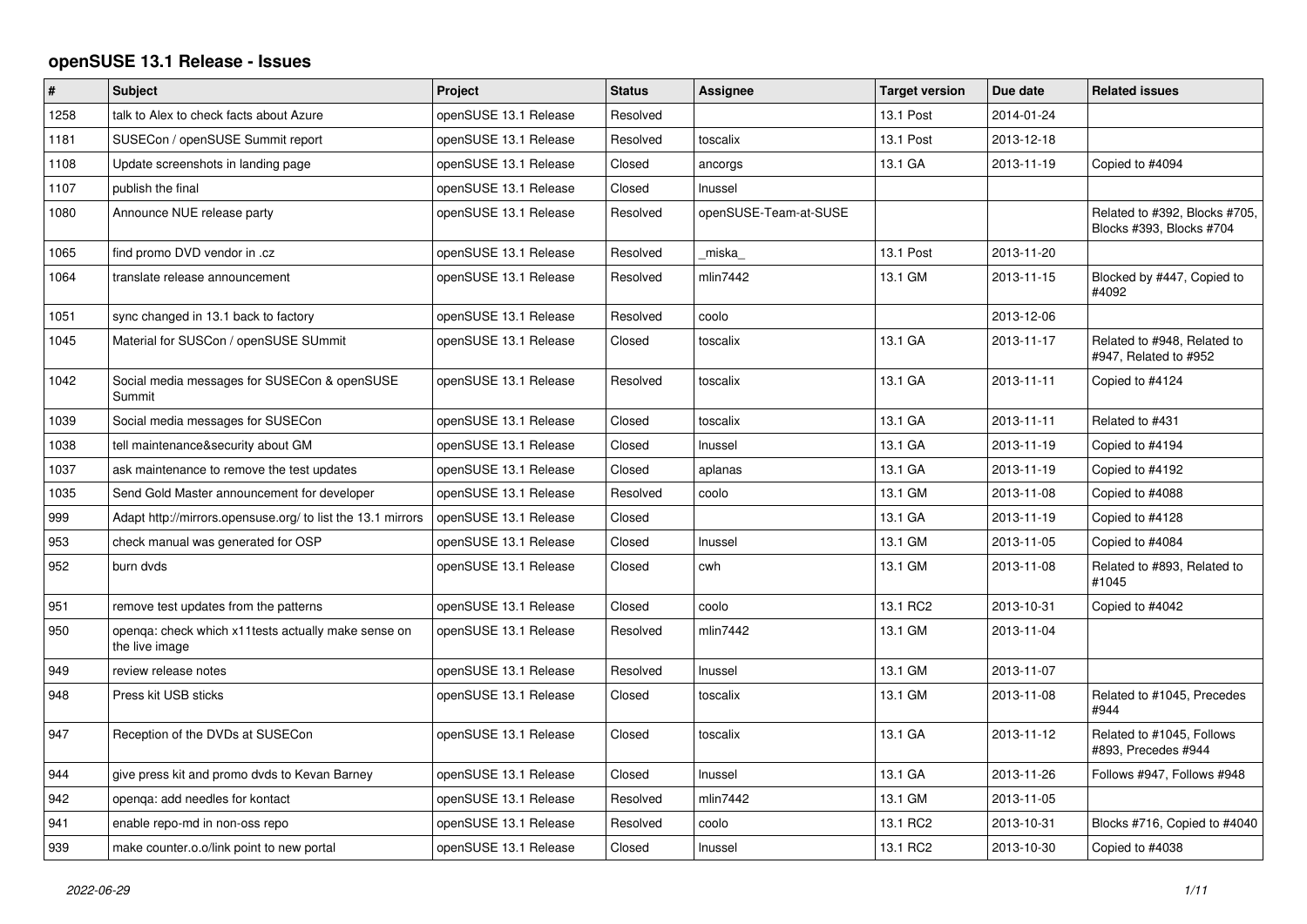| $\vert$ # | <b>Subject</b>                               | Project               | <b>Status</b> | Assignee              | <b>Target version</b> | Due date   | <b>Related issues</b>                                 |
|-----------|----------------------------------------------|-----------------------|---------------|-----------------------|-----------------------|------------|-------------------------------------------------------|
| 938       | openga: add needles for libreoffice on promo | openSUSE 13.1 Release | Closed        |                       |                       |            |                                                       |
| 937       | openga: add bug fix for kde rendering error  | openSUSE 13.1 Release | Resolved      | aplanas               | 13.1 RC2              | 2013-10-29 |                                                       |
| 936       | sign iso images                              | openSUSE 13.1 Release | Resolved      | coolo                 | 13.1 GM               | 2013-11-11 | Copied from #897, Copied to<br>#4090                  |
| 935       | sync the release to the mirrors              | openSUSE 13.1 Release | Resolved      | coolo                 | 13.1 GA               | 2013-11-19 | Blocks #933, Copied from<br>#892, Copied to #4190     |
| 934       | prepare software.opensuse.org                | openSUSE 13.1 Release | Closed        | ancorgs               | 13.1 GA               | 2013-11-19 | Is duplicate of #710, Copied<br>from #891             |
| 933       | adjust knapsack for GM                       | openSUSE 13.1 Release | Resolved      | aplanas               | 13.1 GA               | 2013-11-15 | Blocked by #935, Copied from<br>#930, Copied to #4188 |
| 930       | adjust knapsack for RC2                      | openSUSE 13.1 Release | Closed        | aplanas               | 13.1 RC2              | 2013-10-30 | Blocked by #892, Copied to<br>#933                    |
| 929       | check knapsack is working for GM             | openSUSE 13.1 Release | Closed        | aplanas               | 13.1 GA               | 2013-11-12 | Copied from #928, Copied to<br>#4186                  |
| 928       | check knapsack is working                    | openSUSE 13.1 Release | Closed        | aplanas               | 13.1 RC2              | 2013-10-24 | Copied to #929                                        |
| 927       | tell Media Tech Plus about GM                | openSUSE 13.1 Release | Closed        | aplanas               | 13.1 GM               | 2013-11-08 |                                                       |
| 926       | order dvds                                   | openSUSE 13.1 Release | Closed        | Inussel               | 13.1 GM               | 2013-10-28 |                                                       |
| 925       | release day marketing work                   | openSUSE 13.1 Release | Closed        | openSUSE-Team-at-SUSE | 13.1 GA               | 2013-11-19 | Related to #430, Blocked by<br>#431, Copied to #4184  |
| 924       | translate social media messages              | openSUSE 13.1 Release | Resolved      | mlin7442              | 13.1 GA               | 2013-11-19 | Related to #430, Blocked by<br>#431, Copied to #4126  |
| 923       | add backup for social media                  | openSUSE 13.1 Release | Closed        |                       | 13.1 GM               | 2013-11-08 |                                                       |
| 922       | send press kit                               | openSUSE 13.1 Release | Resolved      |                       | 13.1 GM               | 2013-11-13 | Blocked by #457, Copied to<br>#4082                   |
| 921       | openga: use IO::Select                       | openSUSE 13.1 Release | Closed        | Inussel               | 13.1 RC2              | 2013-10-29 |                                                       |
| 920       | openqa: fix gnucash test fail                | openSUSE 13.1 Release | Resolved      | mlin7442              | 13.1 RC2              | 2013-10-31 |                                                       |
| 917       | openga: add handles to adjust prio           | openSUSE 13.1 Release | Resolved      | ancorgs               | 13.1 RC2              | 2013-10-30 |                                                       |
| 916       | openSUSE Summit 2013: 13.1 Release workshop  | openSUSE 13.1 Release | Closed        | toscalix              | 13.1 GA               | 2013-11-16 | Related to #747, Has<br>duplicate #913                |
| 915       | deploy www.o.o                               | openSUSE 13.1 Release | Closed        | ancorgs               | 13.1 GA               | 2013-11-19 | Blocked by #427, Copied to<br>#4138                   |
| 914       | translate snippet                            | openSUSE 13.1 Release | Resolved      | mlin7442              | 13.1 GA               | 2013-11-15 | Blocked by #426, Copied to<br>#4136                   |
| 913       | marketing working session on opensuse summit | openSUSE 13.1 Release | Closed        | toscalix              | 13.1 GA               | 2013-11-13 | Is duplicate of #916                                  |
| 910       | openga: reboot test fails                    | openSUSE 13.1 Release | Closed        | Inussel               | 13.1 RC2              | 2013-10-30 |                                                       |
| 908       | openqa: fix zypper up                        | openSUSE 13.1 Release | Closed        | Inussel               | 13.1 RC2              | 2013-10-30 |                                                       |
| 907       | get quotes for 50 blank DVD                  | openSUSE 13.1 Release | Closed        | Inussel               | 13.1 RC2              | 2013-10-24 |                                                       |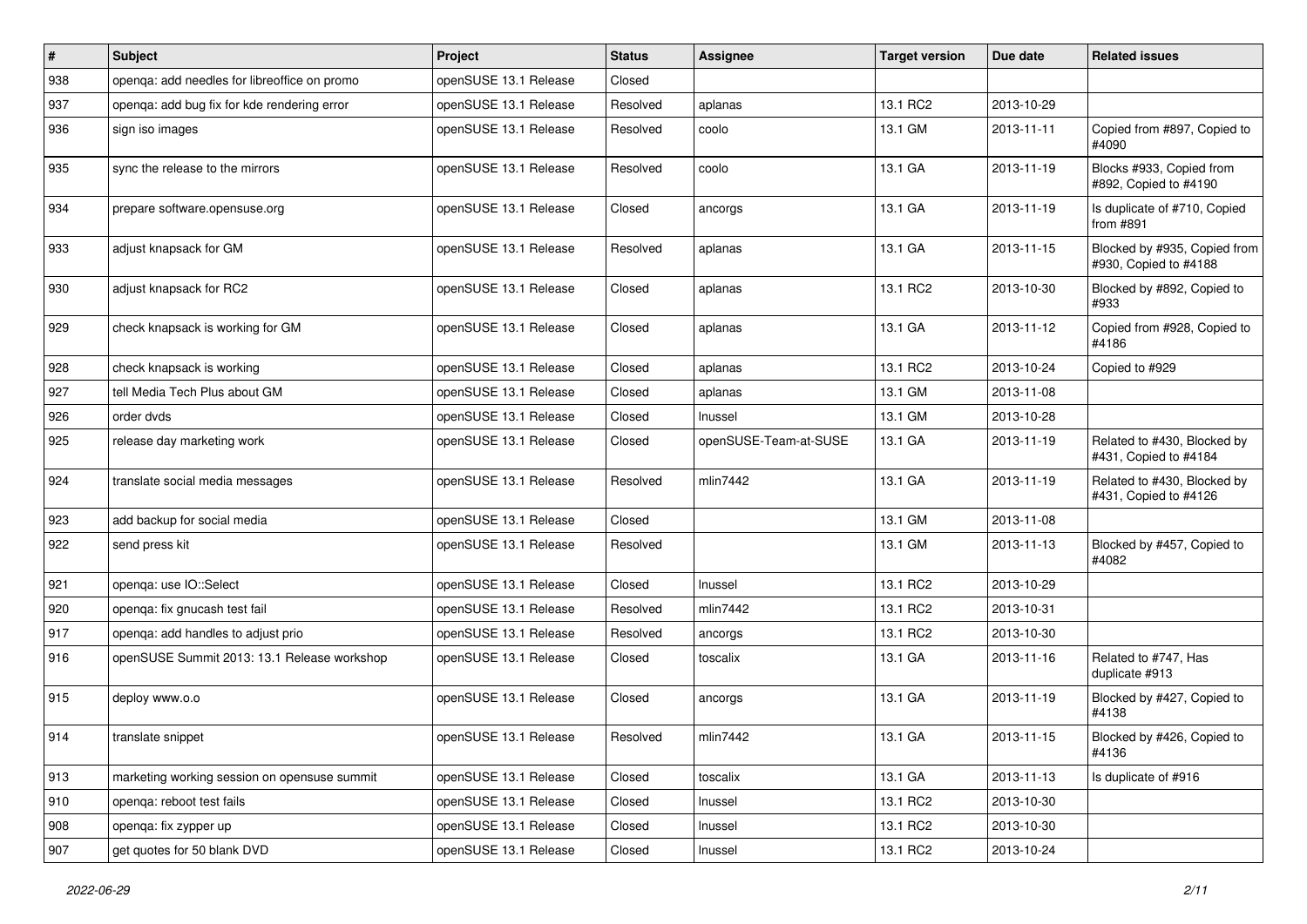| $\vert$ # | <b>Subject</b>                                        | Project               | <b>Status</b> | Assignee     | <b>Target version</b> | Due date   | <b>Related issues</b>                                                |
|-----------|-------------------------------------------------------|-----------------------|---------------|--------------|-----------------------|------------|----------------------------------------------------------------------|
| 906       | openqa: fix stylesheet for smaller resolutions        | openSUSE 13.1 Release | Resolved      | ancorgs      | 13.1 RC2              | 2013-10-30 |                                                                      |
| 905       | openga: fix live cd console fonts                     | openSUSE 13.1 Release | Closed        | Inussel      | 13.1 RC2              | 2013-10-29 |                                                                      |
| 903       | check status of openstack                             | openSUSE 13.1 Release | Closed        | Inussel      | 13.1 RC2              | 2013-10-24 |                                                                      |
| 902       | check status of ARM                                   | openSUSE 13.1 Release | Closed        | Inussel      | 13.1 RC2              | 2013-10-24 |                                                                      |
| 901       | openqa: create testcase for glibc                     | openSUSE 13.1 Release | Resolved      | _miska_      | 13.1 GM               | 2013-11-04 |                                                                      |
| 899       | change release-notes link                             | openSUSE 13.1 Release | Resolved      | ancorgs      | 13.1 RC2              | 2013-10-31 |                                                                      |
| 898       | create template for release notes index               | openSUSE 13.1 Release | Closed        | ancorgs      | 13.1 GM               | 2013-11-08 |                                                                      |
| 897       | sign iso images                                       | openSUSE 13.1 Release | Closed        | scarabeus iv | 13.1 RC2              | 2013-10-30 | Blocks #892, Blocks #891,<br>Copied from #864, Copied to<br>#936     |
| 895       | get quotes                                            | openSUSE 13.1 Release | Closed        | Inussel      | 13.1 GM               | 2013-10-25 |                                                                      |
| 894       | get design for sleeve/dvd                             | openSUSE 13.1 Release | Closed        | Inussel      | 13.1 GM               | 2013-10-29 |                                                                      |
| 893       | get DVDs for SUSEcon                                  | openSUSE 13.1 Release | Closed        | Inussel      | 13.1 GM               | 2013-11-08 | Related to #952, Precedes<br>#947                                    |
| 892       | sync the release to the mirrors                       | openSUSE 13.1 Release | Closed        | coolo        | 13.1 RC2              | 2013-10-31 | Blocked by #897, Blocks<br>#930, Copied from #865,<br>Copied to #935 |
| 891       | prepare software.opensuse.org                         | openSUSE 13.1 Release | Resolved      | ancorgs      | 13.1 RC2              | 2013-10-31 | Blocked by #897, Copied from<br>#867, Copied to #934                 |
| 890       | merge back maintenance updates                        | openSUSE 13.1 Release | Resolved      | scarabeus iv | 13.1 RC2              | 2013-10-30 | Copied from #866                                                     |
| 889       | openga: make is authorized rw() configurable          | openSUSE 13.1 Release | Resolved      | mlin7442     | 13.1 RC2              | 2013-10-23 |                                                                      |
| 884       | Update the rsync modules to include 13.1 ISO and repo | openSUSE 13.1 Release | Closed        | aplanas      | 13.1 GA               | 2013-11-18 | Copied from #137, Copied to<br>#4182                                 |
| 878       | find external BT seeders                              | openSUSE 13.1 Release | Resolved      |              | 13.1 GA               | 2013-11-19 | Copied to #4170                                                      |
| 874       | create droplist                                       | openSUSE 13.1 Release | Closed        | coolo        | 13.1 RC2              | 2013-10-18 | Copied to #3448                                                      |
| 873       | create repo-md, ARCHIVES.gz, ChangeLog, Is-IR.gz etc  | openSUSE 13.1 Release | Closed        | coolo        | 13.1 RC2              | 2013-10-17 | Copied to #3450                                                      |
| 872       | send annoucement mail to factory and project          | openSUSE 13.1 Release | Resolved      |              | 13.1 RC2              | 2013-10-31 |                                                                      |
| 871       | get quote for DVD manufacturing                       | openSUSE 13.1 Release | Resolved      | cwh          | 13.1 RC2              | 2013-10-17 |                                                                      |
| 868       | make sure repo button is in obs                       | openSUSE 13.1 Release | Resolved      | cwh          | 13.1 RC2              | 2013-10-15 |                                                                      |
| 867       | prepare software.opensuse.org                         | openSUSE 13.1 Release | Closed        | ancorgs      | 13.1 RC1              | 2013-10-11 | Copied to #891, Copied to<br>#4036                                   |
| 866       | merge back maintenance updates                        | openSUSE 13.1 Release | Resolved      | scarabeus_iv | 13.1 RC1              | 2013-10-09 | Copied to #890, Copied to<br>#4034                                   |
| 865       | sync the release to the mirrors                       | openSUSE 13.1 Release | Closed        | Inussel      | 13.1 RC1              | 2013-10-10 | Blocked by #864, Copied to<br>#892                                   |
| 864       | sign iso images                                       | openSUSE 13.1 Release | Closed        | scarabeus_iv | 13.1 RC1              | 2013-10-10 | Blocks #865, Copied to #897                                          |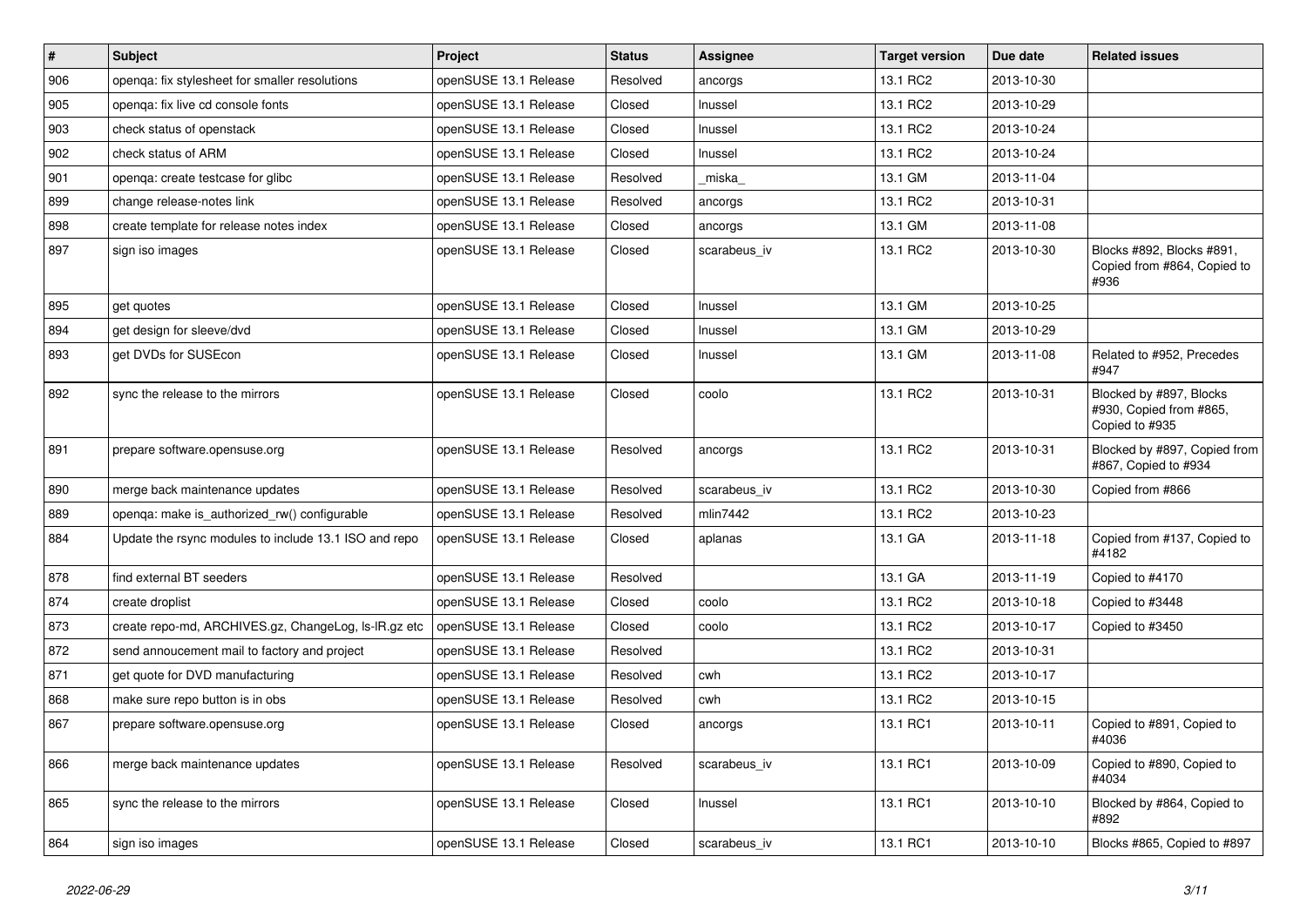| $\#$ | Subject                                                       | Project               | <b>Status</b> | Assignee | Target version | Due date   | <b>Related issues</b>                |
|------|---------------------------------------------------------------|-----------------------|---------------|----------|----------------|------------|--------------------------------------|
| 863  | Bugzilla evalution for BtrFS RC2                              | openSUSE 13.1 Release | Resolved      | aplanas  | 13.1 RC2       | 2013-11-05 |                                      |
| 862  | Beta 1 installations                                          | openSUSE 13.1 Release | Closed        | aplanas  | 13.1 GM        | 2013-11-13 |                                      |
| 861  | Measure Factory users that used DVD medium to install         | openSUSE 13.1 Release | Resolved      | aplanas  | 13.1 RC2       | 2013-11-05 | Copied from #787                     |
| 860  | Create in RC2 a graph about # of BtrFS installations          | openSUSE 13.1 Release | Closed        | aplanas  | 13.1 RC1       | 2013-10-31 | Copied from #788                     |
| 859  | graph about # of BtrFS installations in RC1                   | openSUSE 13.1 Release | Closed        | aplanas  | 13.1 RC2       | 2013-11-05 | Copied from #789                     |
| 858  | check all wiki pages on release day                           | openSUSE 13.1 Release | Resolved      | cwh      | 13.1 GA        | 2013-11-19 | Copied from #184, Copied to<br>#4148 |
| 857  | install 13.1 wik pages as default                             | openSUSE 13.1 Release | Resolved      | cwh      | 13.1 GA        | 2013-11-19 | Copied from #163, Copied to<br>#4146 |
| 856  | update wiki pages                                             | openSUSE 13.1 Release | Resolved      | cwh      | 13.1 GA        | 2013-11-14 | Copied from #160, Copied to<br>#4144 |
| 855  | move 12.3 to archive                                          | openSUSE 13.1 Release | Resolved      | cwh      | 13.1 GA        | 2013-11-14 | Copied from #159, Copied to<br>#4142 |
| 854  | update opensuse wiki                                          | openSUSE 13.1 Release | Resolved      | cwh      | 13.1 GA        | 2013-11-19 | Copied from #158, Copied to<br>#4140 |
| 853  | openqa: rsync factory-snapshot too                            | openSUSE 13.1 Release | Closed        | Inussel  | 13.1 RC1       | 2013-10-10 |                                      |
| 852  | Analysis btrfs in Beta 1: bugzilla                            | openSUSE 13.1 Release | Closed        | aplanas  | 13.1 RC1       | 2013-10-10 | Related to #411                      |
| 851  | openga: needle editor crash                                   | openSUSE 13.1 Release | Closed        | ancorgs  | 13.1 RC1       | 2013-10-10 |                                      |
| 850  | openga: fix GNOME live tests                                  | openSUSE 13.1 Release | Closed        | mlin7442 | 13.1 RC2       | 2013-10-14 |                                      |
| 848  | openqa: debug gnome crash                                     | openSUSE 13.1 Release | Closed        |          | 13.1 RC2       | 2013-10-10 |                                      |
| 847  | update freecode entry                                         | openSUSE 13.1 Release | Resolved      | miska    | 13.1 GA        | 2013-11-19 | Copied from #174, Copied to<br>#4168 |
| 840  | update slide show                                             | openSUSE 13.1 Release | Closed        | mlin7442 | 13.1 RC1       | 2013-10-08 | Copied to #4032                      |
| 838  | openga: implement before/after x11 differently                | openSUSE 13.1 Release | Closed        |          | 13.1 RC2       | 2013-10-10 |                                      |
| 837  | openqa: gnome application tests                               | openSUSE 13.1 Release | Resolved      | mlin7442 | 13.1 RC2       | 2013-10-17 |                                      |
| 836  | openga: fix amarok test                                       | openSUSE 13.1 Release | Resolved      | mlin7442 | 13.1 RC2       | 2013-10-29 |                                      |
| 835  | openga: fix kde+laptop test                                   | openSUSE 13.1 Release | Resolved      | cwh      | 13.1 RC2       | 2013-10-24 |                                      |
| 832  | openqa: fix needles for uefi                                  | openSUSE 13.1 Release | Resolved      | mlin7442 | 13.1 RC2       | 2013-10-16 |                                      |
| 830  | Add openSUSE 13.1 to bugzilla                                 | openSUSE 13.1 Release | Closed        | Inussel  | 13.1 RC1       | 2013-10-08 |                                      |
| 829  | openqa: fix reboot test                                       | openSUSE 13.1 Release | Resolved      | cwh      | 13.1 RC1       | 2013-10-09 |                                      |
| 828  | openga: add workaround for bug 834165                         | openSUSE 13.1 Release | Closed        | Inussel  | 13.1 RC1       | 2013-09-24 |                                      |
| 821  | Define specific actions related with btrfs for RC1            | openSUSE 13.1 Release | Closed        | Inussel  | 13.1 RC1       | 2013-10-04 |                                      |
| 816  | adjust software.o.o for B1                                    | openSUSE 13.1 Release | Closed        | ancorgs  | 13.1 Beta 1    | 2013-09-19 |                                      |
| 815  | notify greek translation team that they need to go to<br>100% | openSUSE 13.1 Release | Closed        | Inussel  | 13.1 RC1       | 2013-09-20 |                                      |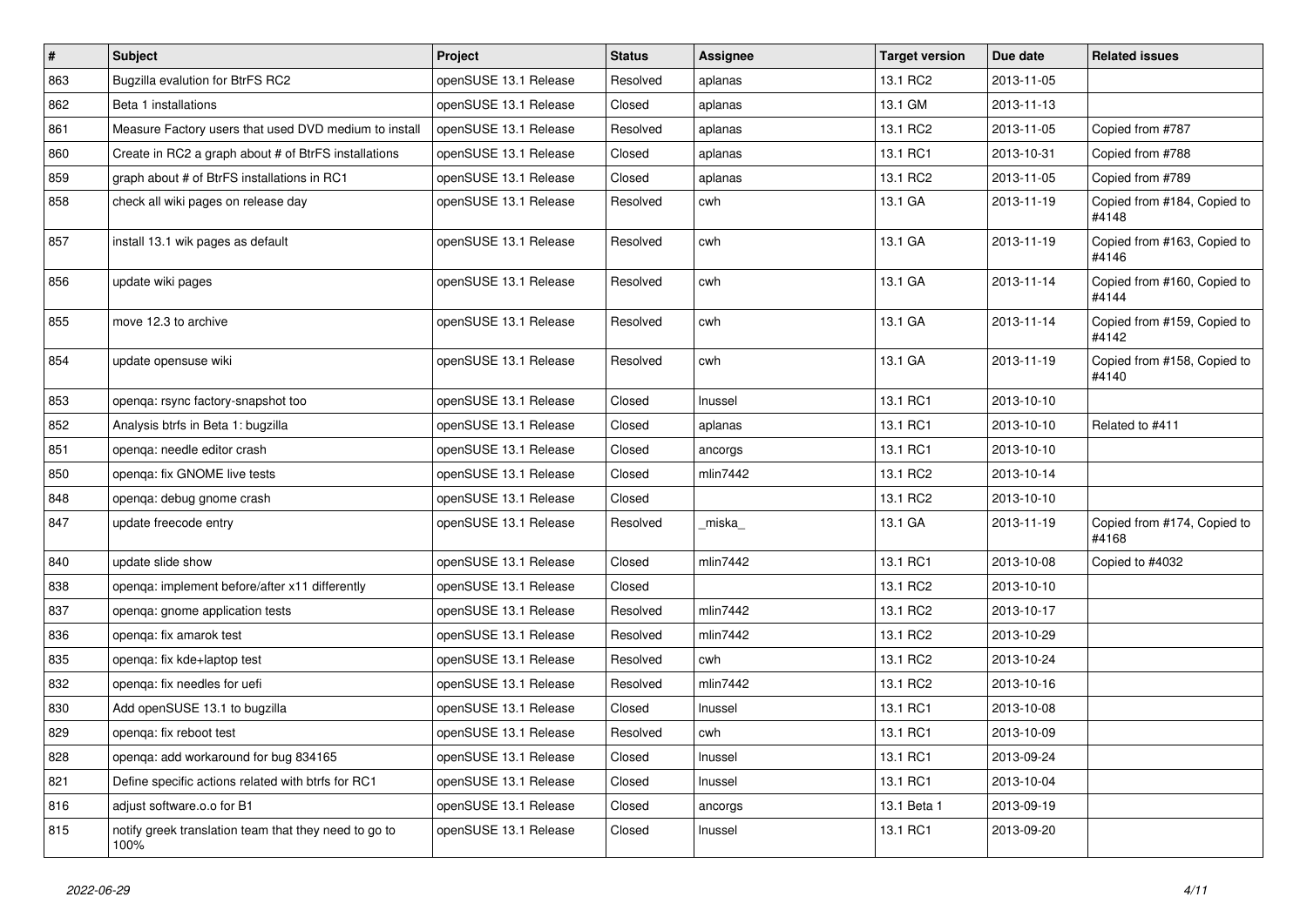| #   | <b>Subject</b>                                                                         | Project               | <b>Status</b> | <b>Assignee</b> | <b>Target version</b> | Due date   | <b>Related issues</b>                                |
|-----|----------------------------------------------------------------------------------------|-----------------------|---------------|-----------------|-----------------------|------------|------------------------------------------------------|
| 814 | sneak peek nr unknown: btrfs on openSUSE 13.1                                          | openSUSE 13.1 Release | Rejected      |                 | 13.1 Post             | 2013-11-29 | Related to #784                                      |
| 813 | Announce internally at SUSE the Beta Release and btrf                                  | openSUSE 13.1 Release | Closed        | Inussel         | 13.1 Beta 1           | 2013-09-19 |                                                      |
| 812 | add beta1 in bugzilla                                                                  | openSUSE 13.1 Release | Resolved      | coolo           | 13.1 Beta 1           | 2013-09-18 |                                                      |
| 811 | openqa: adjust for btrfs popup                                                         | openSUSE 13.1 Release | Closed        | Inussel         | 13.1 Beta 1           | 2013-09-16 |                                                      |
| 810 | Include the pop-up for testing btrfs in Beta<br>announcement                           | openSUSE 13.1 Release | Closed        | Inussel         | 13.1 Beta 1           | 2013-10-04 | Related to #809, Related to<br>#791, Related to #789 |
| 809 | Announce the pop-up in factory mailing list                                            | openSUSE 13.1 Release | Closed        | coolo           | 13.1 Beta 1           | 2013-10-04 | Related to #810                                      |
| 808 | Announce the pop-up in Beta for testing btrfs                                          | openSUSE 13.1 Release | Closed        |                 | 13.1 Beta 1           | 2013-10-04 | Precedes #407, Precedes<br>#730                      |
| 807 | openqa: debug gnome blue screen                                                        | openSUSE 13.1 Release | Closed        |                 | 13.1 Beta 1           | 2013-09-18 |                                                      |
| 805 | openqa: debug plymouth fail                                                            | openSUSE 13.1 Release | Closed        |                 | 13.1 RC1              | 2013-10-07 |                                                      |
| 804 | openqa: debug aplay fail                                                               | openSUSE 13.1 Release | Resolved      | miska           | 13.1 RC2              | 2013-10-14 |                                                      |
| 803 | openga: debug usbinst fail                                                             | openSUSE 13.1 Release | Closed        | cwh             | 13.1 Beta 1           | 2013-09-16 |                                                      |
| 802 | openga: port to JSON-RPC 1.0                                                           | openSUSE 13.1 Release | Closed        | Inussel         | 13.1 Beta 1           | 2013-09-13 |                                                      |
| 800 | include greek on the dvd                                                               | openSUSE 13.1 Release | Closed        | coolo           | 13.1 Beta 1           | 2013-09-17 |                                                      |
| 799 | article about activedoc                                                                | openSUSE 13.1 Release | Rejected      |                 | 13.1 Post             | 2014-01-30 |                                                      |
| 798 | tell open source press the plan about active doc                                       | openSUSE 13.1 Release | Closed        |                 | 13.1 RC1              | 2013-09-20 |                                                      |
| 797 | remove manuals from dvds                                                               | openSUSE 13.1 Release | Resolved      | coolo           | 13.1 Beta 1           | 2013-09-17 |                                                      |
| 793 | openqa: debug gnome crash                                                              | openSUSE 13.1 Release | Closed        | Inussel         | 13.1 Beta 1           | 2013-09-17 |                                                      |
| 792 | openga: debug kde segfault                                                             | openSUSE 13.1 Release | Closed        | alarrosa        | 13.1 Beta 1           | 2013-09-17 |                                                      |
| 791 | release btrfsprogs update                                                              | openSUSE 13.1 Release | Closed        | Inussel         | 13.1 Beta 1           | 2013-09-19 | Related to #810                                      |
| 790 | graph about # of BtrFS installations in rc1                                            | openSUSE 13.1 Release | Resolved      | aplanas         | 13.1 RC2              | 2013-11-05 |                                                      |
| 789 | graph about # of BtrFS installations in beta1                                          | openSUSE 13.1 Release | Closed        | aplanas         | 13.1 RC1              | 2013-10-10 | Related to #810, Copied to<br>#859                   |
| 788 | Create in Beta 1 a graph about # of BtrFS installations<br>11.X and 12.X (2011 - 2013) | openSUSE 13.1 Release | Closed        | aplanas         | 13.1 RC1              | 2013-10-04 | Copied to #860                                       |
| 787 | Measure Factory users that used DVD medium to install                                  | openSUSE 13.1 Release | Closed        | aplanas         | 13.1 RC1              | 2013-09-27 | Copied to #861                                       |
| 786 | Measure BtrFS in Factory for the last 6 month                                          | openSUSE 13.1 Release | Closed        | aplanas         | 13.1 Beta 1           | 2013-09-13 |                                                      |
| 785 | remove btrfs diaog                                                                     | openSUSE 13.1 Release | Closed        | Inussel         | 13.1 RC1              | 2013-10-02 |                                                      |
| 784 | come up with btrfs story for beta1                                                     | openSUSE 13.1 Release | Closed        |                 | 13.1 Beta 1           | 2013-09-18 | Related to #814                                      |
| 783 | promote beta medium internally                                                         | openSUSE 13.1 Release | Closed        | Inussel         | 13.1 Beta 1           | 2013-09-13 |                                                      |
| 761 | Get social media videos of openSUSE 13.1 created                                       | openSUSE 13.1 Release | Rejected      |                 | 13.1 GM               | 2013-11-08 | Related to #429                                      |
| 757 | translators meeting                                                                    | openSUSE 13.1 Release | Closed        |                 | 13.1 GA               | 2013-10-08 |                                                      |
| 756 | ping translators                                                                       | openSUSE 13.1 Release | Closed        | mlin7442        | 13.1 RC1              | 2013-10-09 |                                                      |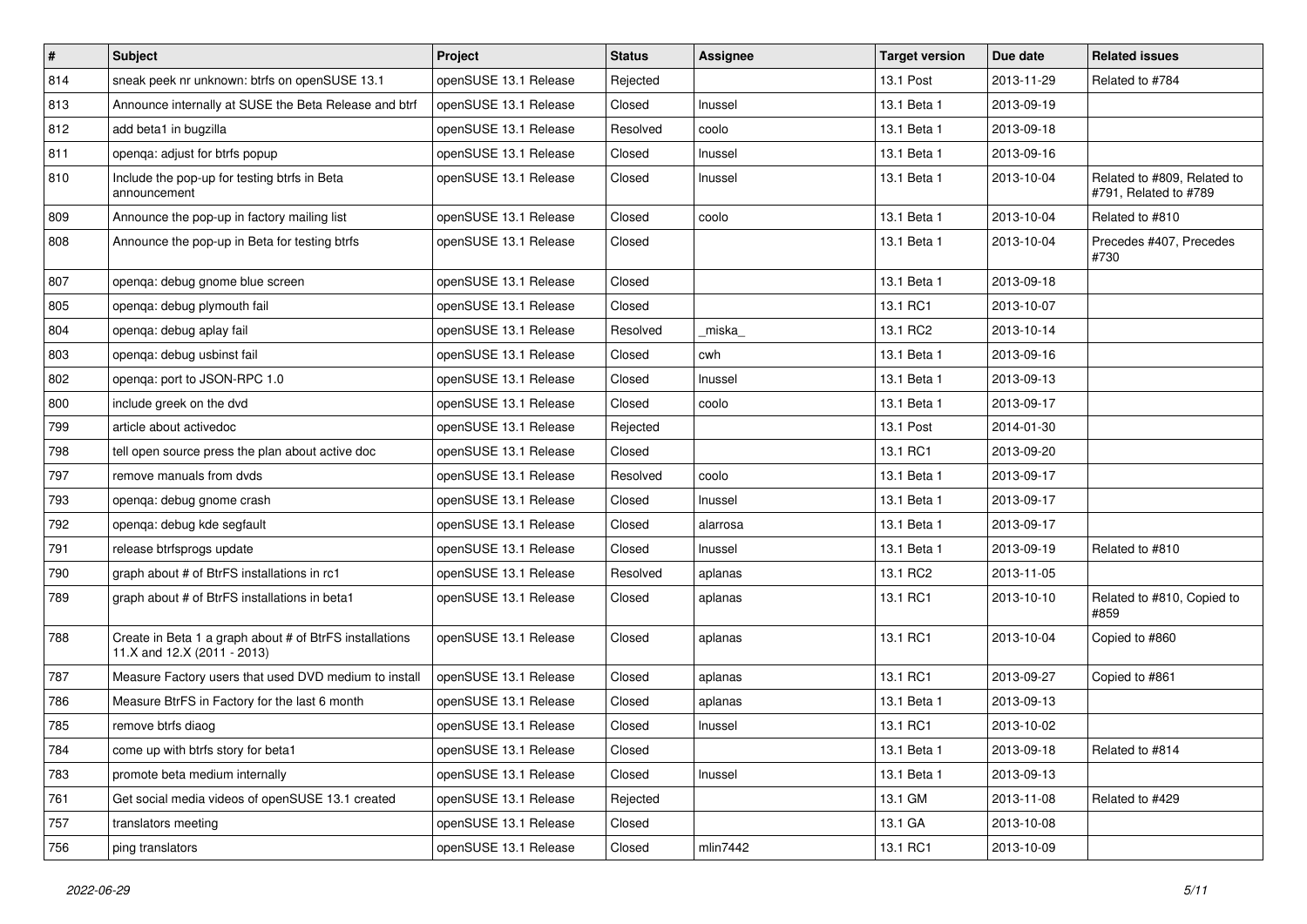| #   | Subject                                                                    | Project               | <b>Status</b> | Assignee | Target version | Due date   | <b>Related issues</b>                                                     |
|-----|----------------------------------------------------------------------------|-----------------------|---------------|----------|----------------|------------|---------------------------------------------------------------------------|
| 755 | talk to SLE QA about Factory                                               | openSUSE 13.1 Release | Resolved      | aplanas  | 13.1 Beta 1    | 2013-09-19 |                                                                           |
| 754 | verify piwik works                                                         | openSUSE 13.1 Release | Closed        | aplanas  | 13.1 GA        | 2013-11-18 | Copied from #753                                                          |
| 753 | verify piwik works                                                         | openSUSE 13.1 Release | Resolved      | aplanas  | 13.1 RC2       | 2013-10-29 | Copied from #752, Copied to<br>#754                                       |
| 752 | verify piwik works                                                         | openSUSE 13.1 Release | Resolved      | aplanas  | 13.1 RC1       | 2013-10-08 | Copied from #751, Copied to<br>#753                                       |
| 751 | verify piwik works                                                         | openSUSE 13.1 Release | Resolved      | aplanas  | 13.1 Beta 1    | 2013-09-17 | Copied to #752, Copied to<br>#4020                                        |
| 750 | communicate OBS freeze times to OBS team                                   | openSUSE 13.1 Release | Closed        | Inussel  | 13.1 Beta 1    | 2013-09-16 |                                                                           |
| 749 | remind opensuse.org admins of release                                      | openSUSE 13.1 Release | Closed        | ancorgs  | 13.1 GA        | 2013-11-18 | Copied to #4166                                                           |
| 748 | try deployment of www.opensuse.org                                         | openSUSE 13.1 Release | Closed        | ancorgs  | 13.1 Beta 1    | 2013-09-18 |                                                                           |
| 747 | marketing brainstorm session                                               | openSUSE 13.1 Release | Closed        | toscalix | 13.1 GA        | 2013-11-17 | Related to #916, Copied to<br>#4164                                       |
| 746 | communicate GM issues to marketing                                         | openSUSE 13.1 Release | Closed        | aplanas  | 13.1 GA        | 2013-11-17 | Copied to #4162                                                           |
| 745 | debug and fix<br>openSUSE-Factory-NET-i586-Build0677-xfce looping          | openSUSE 13.1 Release | Closed        | _miska_  | 13.1 Beta 1    | 2013-09-05 |                                                                           |
| 744 | update<br>https://en.opensuse.org/openSUSE:Release process                 | openSUSE 13.1 Release | Closed        |          | 13.1 Beta 1    | 2013-09-03 |                                                                           |
| 743 | find a tool to convert mediawiki to pdf                                    | openSUSE 13.1 Release | Closed        | alarrosa | 13.1 RC2       | 2013-10-25 |                                                                           |
| 742 | need a osc plugin to sync openSUSE:Factory and<br>openSUSE:Factory:Rebuild | openSUSE 13.1 Release | Closed        |          |                | 2013-10-16 |                                                                           |
| 740 | close old Factory bugs                                                     | openSUSE 13.1 Release | Closed        | aplanas  | 13.1 RC1       | 2013-09-19 |                                                                           |
| 739 | develop script to ask packagers about features                             | openSUSE 13.1 Release | Closed        | miska    | 13.1 RC1       | 2013-10-09 | Blocks #438                                                               |
| 730 | Call for testing - BetaPizza Parties article                               | openSUSE 13.1 Release | Closed        |          | 13.1 Beta 1    | 2013-10-11 | Precedes #407, Follows #808                                               |
| 728 | Publish an article asking people to help promote the<br>upcoming release.  | openSUSE 13.1 Release | Closed        |          | 13.1 GA        | 2013-10-02 | Blocked by #476, Blocked by<br>#477, Copied to #4102                      |
| 727 | final article: release almost there!                                       | openSUSE 13.1 Release | Closed        | ancorgs  | 13.1 GA        | 2013-11-18 |                                                                           |
| 726 | Third Sneak Peek: handling software on openSUSE                            | openSUSE 13.1 Release | Closed        |          | 13.1 GA        | 2013-10-28 |                                                                           |
| 725 | Sneak preview four: Desktops                                               | openSUSE 13.1 Release | Closed        |          | 13.1 GA        | 2013-11-04 |                                                                           |
| 724 | Sneak Peek Five: advanced openSUSE tips                                    | openSUSE 13.1 Release | Closed        |          | 13.1 GA        | 2013-11-13 |                                                                           |
| 723 | create is_maintained data                                                  | openSUSE 13.1 Release | Resolved      | coolo    | 13.1 GA        | 2013-11-19 | Copied from #171                                                          |
| 722 | update wiki                                                                | openSUSE 13.1 Release | Closed        |          | 13.1 RC2       | 2013-10-18 | Blocked by #720, Blocks<br>#721, Copied from #136,<br>Copied to #4630     |
| 721 | update shop.opensuse.org                                                   | openSUSE 13.1 Release | Closed        | Inussel  | 13.1 RC2       | 2013-10-18 | Blocked by #720, Blocked by<br>#722, Copied from #132,<br>Copied to #4628 |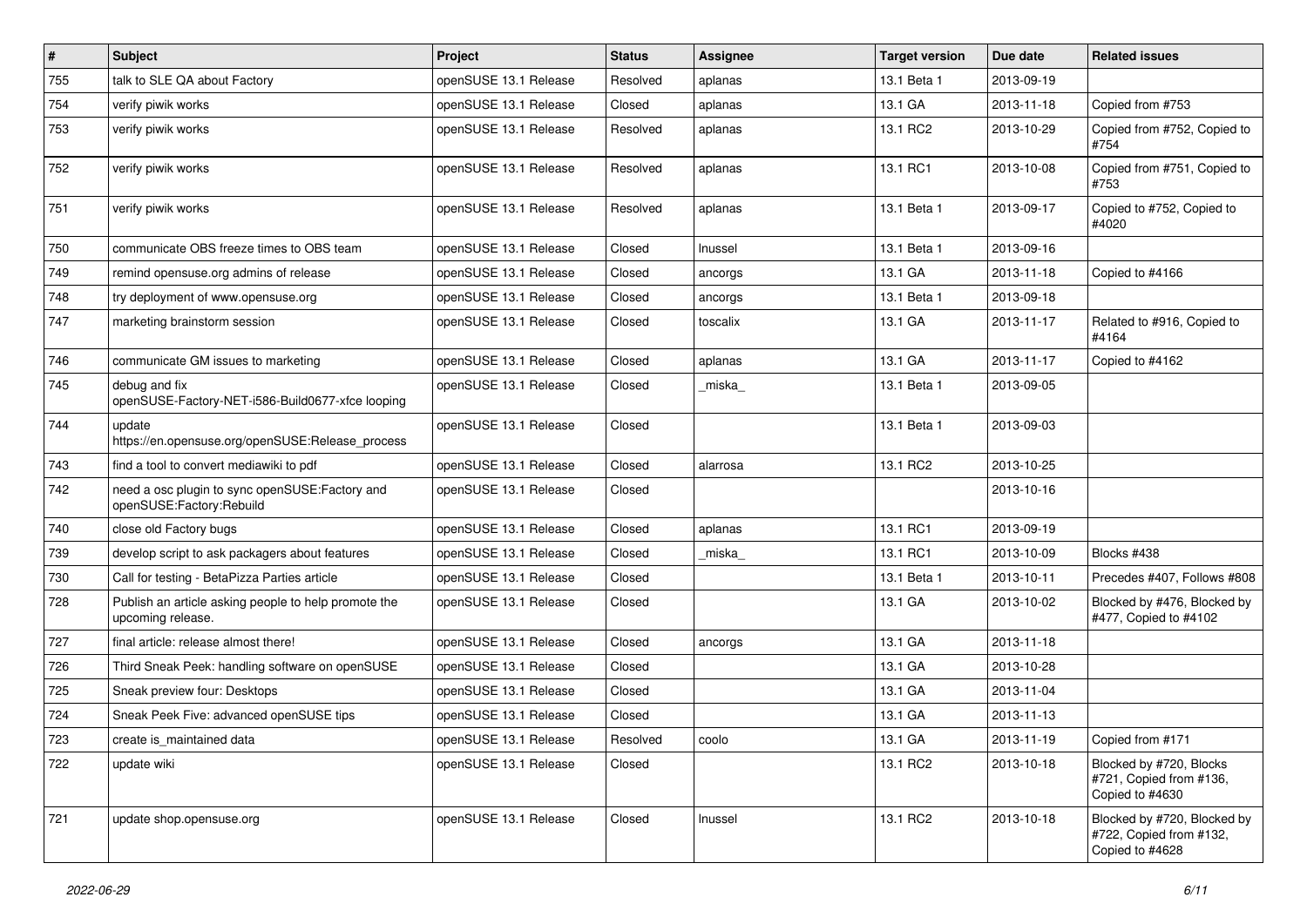| $\pmb{\#}$ | <b>Subject</b>                                   | Project               | <b>Status</b> | Assignee              | <b>Target version</b> | Due date   | <b>Related issues</b>                                                     |
|------------|--------------------------------------------------|-----------------------|---------------|-----------------------|-----------------------|------------|---------------------------------------------------------------------------|
| 720        | request new box image and link                   | openSUSE 13.1 Release | Closed        | Inussel               | 13.1 RC1              | 2013-10-09 | Blocks #721, Blocks #722,<br>Copied from #131, Copied to<br>#4626         |
| 719        | shop.opensuse.org                                | openSUSE 13.1 Release | Closed        |                       | 13.1 RC2              | 2013-10-18 | Copied from #130, Copied to<br>#4624                                      |
| 718        | EULA review/update                               | openSUSE 13.1 Release | Closed        | Inussel               | 13.1 RC1              | 2013-10-10 | Copied from #103, Copied to<br>#4030                                      |
| 717        | fix upgrade instructions in wiki                 | openSUSE 13.1 Release | Resolved      | ancorgs               | 13.1 RC1              | 2013-10-10 | Copied from #80, Copied to<br>#4028                                       |
| 716        | <b>IPRQ</b>                                      | openSUSE 13.1 Release | Closed        | Inussel               | 13.1 GM               | 2013-11-08 | Blocked by #941, Copied from<br>#33, Copied to #4086                      |
| 715        | install counter                                  | openSUSE 13.1 Release | Closed        | Inussel               | 13.1 RC1              | 2013-10-10 | Blocked by #476, Blocked by<br>#662                                       |
| 713        | deploy software.opensuse.org                     | openSUSE 13.1 Release | Closed        | ancorgs               | 13.1 GA               | 2013-11-19 | Copied from #155, Copied to<br>#4158                                      |
| 712        | test the changes                                 | openSUSE 13.1 Release | Closed        | ancorgs               | 13.1 GA               | 2013-11-19 | Copied from #154, Copied to<br>#4156                                      |
| 711        | adjust to 13.1                                   | openSUSE 13.1 Release | Closed        | ancorgs               | 13.1 GA               | 2013-11-15 | Copied from #153, Copied to<br>#4154                                      |
| 710        | software.opensuse.org                            | openSUSE 13.1 Release | Closed        | ancorgs               | 13.1 GA               | 2013-11-19 | Has duplicate #934, Copied<br>from #152, Copied to #4152                  |
| 709        | update git                                       | openSUSE 13.1 Release | Resolved      | ancorgs               | 13.1 RC1              | 2013-10-14 | Copied from #146, Copied to<br>#4026                                      |
| 708        | ask community to add repo xml                    | openSUSE 13.1 Release | Resolved      | ancorgs               | 13.1 RC1              | 2013-10-14 | Copied from #145, Copied to<br>#4024                                      |
| 707        | community repos                                  | openSUSE 13.1 Release | Closed        | ancorgs               | 13.1 RC1              | 2013-10-14 | Copied from #144                                                          |
| 706        | publish docu                                     | openSUSE 13.1 Release | Closed        | ancorgs               | 13.1 GA               | 2013-11-19 | Copied from #143, Copied to<br>#4160                                      |
| 705        | NUE: Create a Google+ Event Page                 | openSUSE 13.1 Release | Resolved      | openSUSE-Team-at-SUSE | 13.1 GM               | 2013-11-11 | Related to #704, Blocked by<br>#392, Blocked by #1080,<br>Blocked by #393 |
| 704        | Promote parties on Facebook                      | openSUSE 13.1 Release | Resolved      | miska                 | 13.1 GM               | 2013-11-11 | Related to #705, Blocked by<br>#392, Blocked by #1080,<br>Blocked by #393 |
| 689        | Current documentation analisys                   | openSUSE 13.1 Release | Closed        | aplanas               | 13.1 Milestone 4      | 2013-07-26 | Copied from #595                                                          |
| 685        | Meeting with SUSE Teams involved in this release | openSUSE 13.1 Release | Closed        | Inussel               | 13.1 Milestone 3      | 2013-06-25 | Copied from #556                                                          |
| 662        | Refactor the counter script                      | openSUSE 13.1 Release | Closed        | aplanas               | 13.1 Beta 1           | 2013-09-19 | Blocks #715                                                               |
| 654        | send shim to signing                             | openSUSE 13.1 Release | Closed        | Inussel               | 13.1 Beta 1           | 2013-09-13 |                                                                           |
| 653        | request new 2048 bit key for shim                | openSUSE 13.1 Release | Closed        | Inussel               | 13.1 Beta 1           | 2013-08-27 |                                                                           |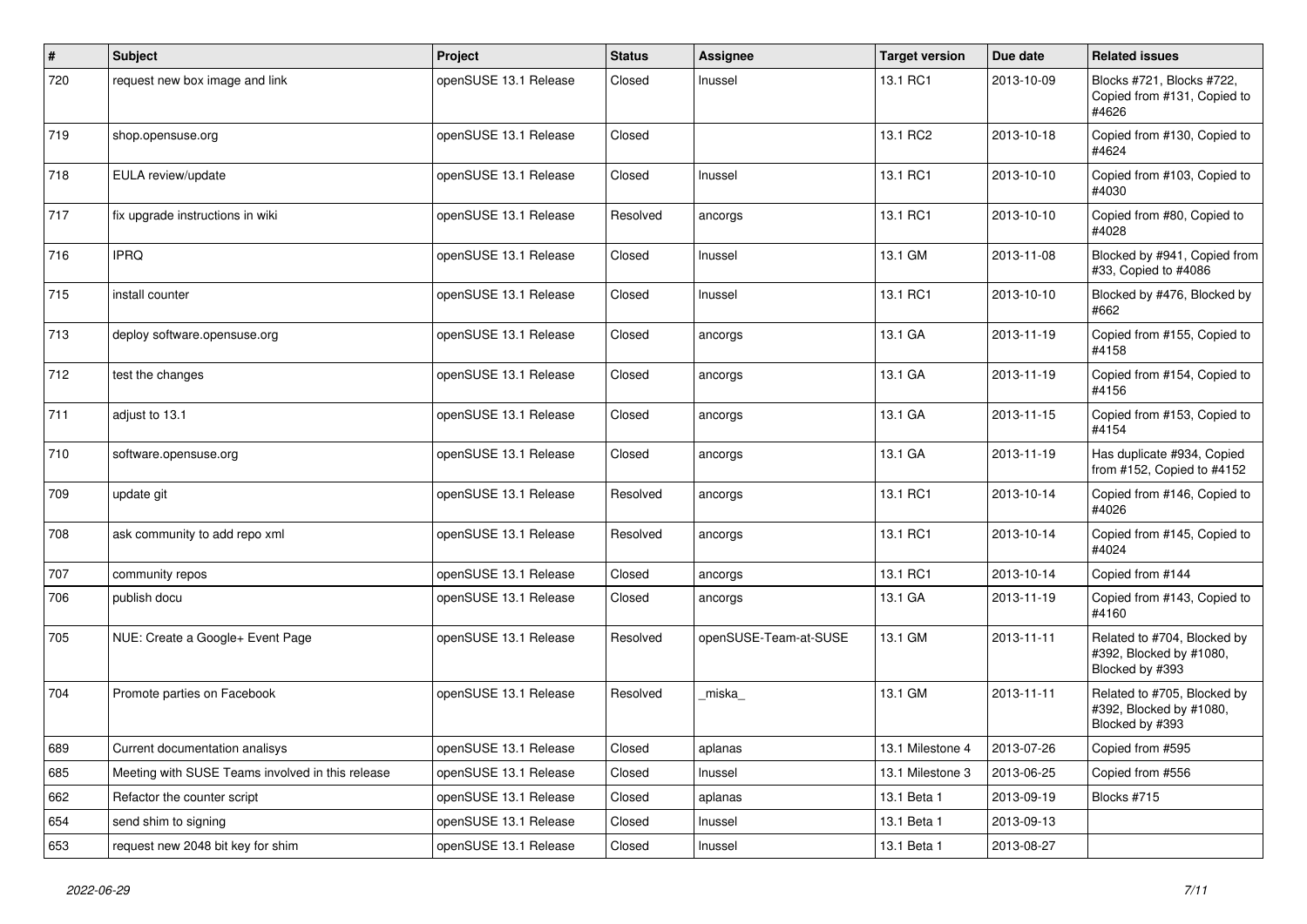| $\vert$ # | <b>Subject</b>                                            | Project               | <b>Status</b> | Assignee     | <b>Target version</b> | Due date   | <b>Related issues</b>                            |
|-----------|-----------------------------------------------------------|-----------------------|---------------|--------------|-----------------------|------------|--------------------------------------------------|
| 647       | announce beta1 deadline internally                        | openSUSE 13.1 Release | Closed        | coolo        | 13.1 Beta 1           | 2013-09-09 |                                                  |
| 646       | Create event pages on Facebook, Google+                   | openSUSE 13.1 Release | Closed        |              | 13.1 RC2              | 2013-10-25 | Related to #645, Copied to<br>#4116              |
| 645       | Update release party wiki pages                           | openSUSE 13.1 Release | Closed        |              | 13.1 RC2              | 2013-11-01 | Related to #646, Blocks #644,<br>Copied to #4114 |
| 644       | Write release party invitation article                    | openSUSE 13.1 Release | Closed        |              | 13.1 RC2              | 2013-11-11 | Blocked by #645, Copied to<br>#4112              |
| 631       | YaST Sneak Peak                                           | openSUSE 13.1 Release | Closed        |              | 13.1 GA               | 2013-10-15 |                                                  |
| 630       | Move repos from gitorius to github                        | openSUSE 13.1 Release | Closed        | miska        |                       | 2014-07-01 |                                                  |
| 628       | fix NET iso in openQA                                     | openSUSE 13.1 Release | Closed        |              | 13.1 Beta 1           |            |                                                  |
| 627       | debug and fix uefi test case failures in openQA           | openSUSE 13.1 Release | Closed        |              | 13.1 RC1              | 2013-10-10 |                                                  |
| 600       | move release notes to www.o.o                             | openSUSE 13.1 Release | Closed        |              | 13.1 RC1              | 2013-10-10 | Copied to #4022                                  |
| 597       | Polishing and publishing the document                     | openSUSE 13.1 Release | Closed        | aplanas      | 13.1 Beta 1           | 2013-09-06 |                                                  |
| 596       | Documentation sprint                                      | openSUSE 13.1 Release | Closed        | aplanas      | 13.1 Milestone 4      | 2013-07-31 |                                                  |
| 594       | Factory development process documentation                 | openSUSE 13.1 Release | Resolved      | aplanas      | 13.1 Beta 1           | 2013-09-06 |                                                  |
| 579       | Get info from Cloud article into Feature Guide            | openSUSE 13.1 Release | Closed        |              | 13.1 GA               | 2013-10-15 | Related to #437                                  |
| 578       | Take draft to news.o.o and ready for publishing           | openSUSE 13.1 Release | Closed        |              | 13.1 GA               | 2013-10-21 |                                                  |
| 577       | Coordinate with SUSE Marketing about Cloud Sneak<br>Peek  | openSUSE 13.1 Release | Closed        |              | 13.1 GA               | 2013-10-04 |                                                  |
| 576       | Get draft of Cloud article to oS team marketing           | openSUSE 13.1 Release | Closed        |              | 13.1 GA               | 2013-10-11 |                                                  |
| 575       | <b>Cloud Sneak Peek</b>                                   | openSUSE 13.1 Release | Closed        |              | 13.1 GA               | 2013-10-21 |                                                  |
| 571       | make sure all opensuse bug reports are public             | openSUSE 13.1 Release | Closed        | scarabeus_iv |                       |            |                                                  |
| 570       | run openqa on important packages in staging projects      | openSUSE 13.1 Release | Closed        | Inussel      |                       |            |                                                  |
| 560       | consolidate upcoming features page                        | openSUSE 13.1 Release | Closed        | Inussel      | 13.1 Milestone 3      | 2013-07-04 |                                                  |
| 551       | openSUSE Hackathons                                       | openSUSE 13.1 Release | Closed        | Inussel      | 13.1 Beta 1           | 2013-08-29 |                                                  |
| 512       | openSUSE 13.1 Release Process: Lunch and Learn<br>session | openSUSE 13.1 Release | Closed        | Inussel      | 13.1 Milestone 3      | 2013-06-27 |                                                  |
| 477       | Create social media backgrounds and badges                | openSUSE 13.1 Release | Closed        |              | 13.1 GA               | 2013-09-18 | Blocks #728, Copied to #4100                     |
| 476       | Create release counter for oS 13.1                        | openSUSE 13.1 Release | Closed        |              | 13.1 RC1              | 2013-09-18 | Blocks #715, Blocks #728,<br>Copied to #4098     |
| 475       | Promotional artwork                                       | openSUSE 13.1 Release | Closed        |              | 13.1 GA               | 2013-09-18 | Related to #421, Copied to<br>#4096              |
| 468       | communicate M1 and schedule internally                    | openSUSE 13.1 Release | Closed        |              | 13.1 Milestone 1      | 2013-05-17 |                                                  |
| 462       | get Microsoft Azure account                               | openSUSE 13.1 Release | Closed        |              | 13.1 RC1              | 2013-10-24 |                                                  |
| 461       | Amazon EC2                                                | openSUSE 13.1 Release | Closed        |              | 13.1 GA               | 2013-11-05 |                                                  |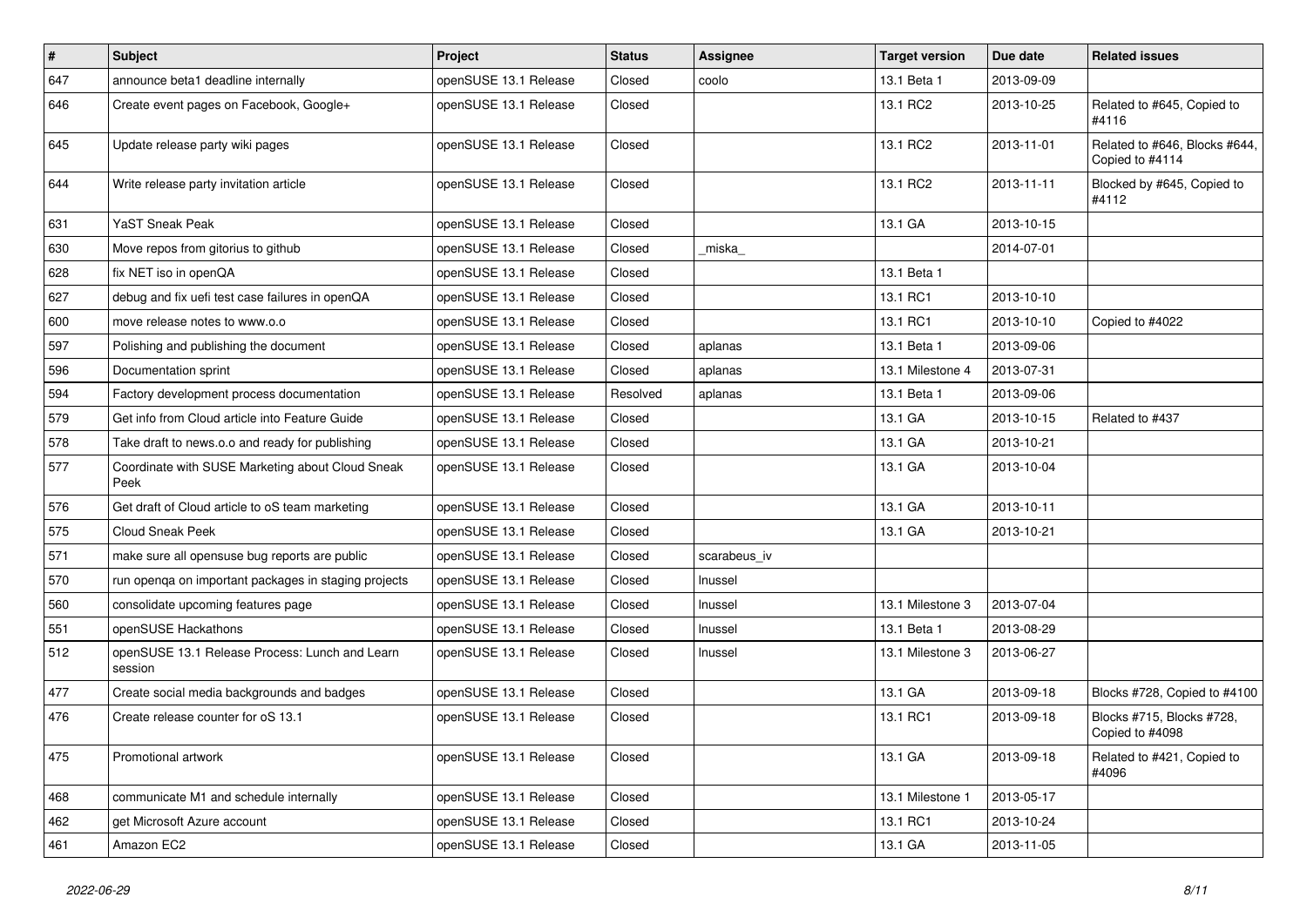| $\vert$ # | Subject                                                                  | Project               | <b>Status</b> | Assignee | Target version | Due date   | <b>Related issues</b>                                                                    |
|-----------|--------------------------------------------------------------------------|-----------------------|---------------|----------|----------------|------------|------------------------------------------------------------------------------------------|
| 460       | For each cloud, describe how to get an account on there                  | openSUSE 13.1 Release | Closed        |          | 13.1 GA        | 2013-11-05 | Blocks #458                                                                              |
| 459       | Find out what clouds we are active on                                    | openSUSE 13.1 Release | Closed        |          | 13.1 RC1       | 2013-10-10 | Blocks #458                                                                              |
| 458       | get openSUSE in the Cloud                                                | openSUSE 13.1 Release | Closed        |          | 13.1 Post      | 2014-01-24 | Blocked by #459, Blocked by<br>#460, Copied to #4198                                     |
| 457       | Assemble press kit.                                                      | openSUSE 13.1 Release | Closed        |          | 13.1 GM        | 2013-11-08 | Blocked by #452, Blocks<br>#922, Blocked by #436,<br>Blocked by #447, Copied to<br>#4080 |
| 456       | Write 'reviewers guide', the mail for the press                          | openSUSE 13.1 Release | Closed        |          | 13.1 GM        | 2013-11-07 | Copied to #4078                                                                          |
| 455       | Create list of people who can be interviewed                             | openSUSE 13.1 Release | Closed        |          | 13.1 GM        | 2013-11-07 | Copied to #4076                                                                          |
| 453       | Create a Press Kit and send it to the press                              | openSUSE 13.1 Release | Closed        |          | 13.1 GM        | 2013-11-13 | Blocked by #420, Copied to<br>#4074                                                      |
| 452       | Get screenshots taken                                                    | openSUSE 13.1 Release | Closed        | cwh      | 13.1 GM        | 2013-11-06 | Blocks #457, Copied to #4062                                                             |
| 451       | Get quotes from important people                                         | openSUSE 13.1 Release | Closed        |          | 13.1 GM        | 2013-11-07 | Copied to #4072                                                                          |
| 450       | Assemble the Product highlights                                          | openSUSE 13.1 Release | Closed        |          | 13.1 GM        | 2013-10-29 | Blocks #434, Blocked by<br>#444, Copied to #4060                                         |
| 449       | Write the community announcement mail                                    | openSUSE 13.1 Release | Closed        | toscalix | 13.1 GA        | 2013-11-17 | Blocked by #447                                                                          |
| 447       | Write community announcement for news.o.o                                | openSUSE 13.1 Release | Closed        |          | 13.1 GM        |            | Blocked by #434, Blocks<br>#449, Blocks #1064, Blocks<br>#457, Copied to #4056           |
| 444       | Add features from distrowatch                                            | openSUSE 13.1 Release | Closed        |          | 13.1 GM        | 2013-10-20 | Blocks #434, Blocks #442,<br>Blocks #450, Copied to #4052                                |
| 442       | Get technical review                                                     | openSUSE 13.1 Release | Closed        |          | 13.1 GM        | 2013-10-31 | Blocked by #444, Copied to<br>#4050                                                      |
| 441       | Get features page finished                                               | openSUSE 13.1 Release | Closed        |          | 13.1 GM        | 2013-11-06 | Copied to #4048                                                                          |
| 440       | Gather info from major pieces of our release onto<br>Major_features page | openSUSE 13.1 Release | Closed        |          | 13.1 GM        | 2013-10-30 | Blocks #439, Copied to #4054                                                             |
| 439       | Move Major Features to feature guide page                                | openSUSE 13.1 Release | Closed        |          | 13.1 GM        | 2013-10-27 | Blocked by #438, Blocked by<br>#440, Copied to #4046                                     |
| 438       | Get developers to add their features to our features list                | openSUSE 13.1 Release | Closed        |          | 13.1 RC2       | 2013-10-28 | Blocks #439, Blocked by #739                                                             |
| 437       | Write the Feature Guide                                                  | openSUSE 13.1 Release | Closed        |          | 13.1 GM        | 2013-11-06 | Related to #579, Copied to<br>#4044                                                      |
| 436       | Let our PR Agencies have one last look at the<br>announcement            | openSUSE 13.1 Release | Closed        |          | 13.1 GM        | 2013-11-08 | Blocks #457, Copied to #4070                                                             |
| 435       | Get feedback on the draft press announce                                 | openSUSE 13.1 Release | Closed        |          | 13.1 GM        | 2013-11-06 | Copied to #4068                                                                          |
| 434       | Create a draft press announcement                                        | openSUSE 13.1 Release | Closed        |          | 13.1 GM        | 2013-11-03 | Blocked by #444, Blocked by<br>#450, Blocks #447, Copied to<br>#4066                     |
| 433       | Write Press Announcement for openSUSE 13.1                               | openSUSE 13.1 Release | Closed        |          | 13.1 GM        | 2013-11-08 | Copied to #4064                                                                          |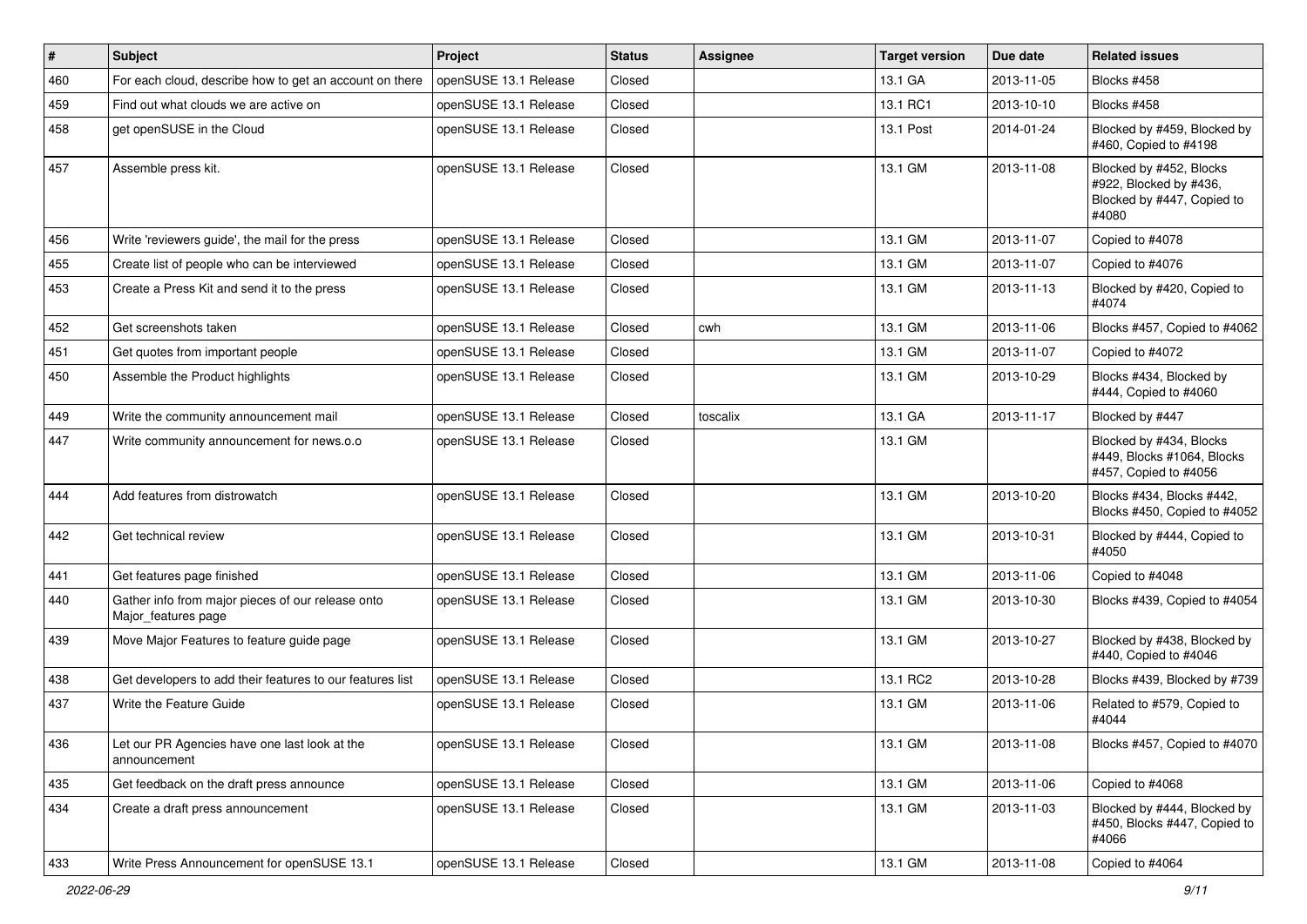| $\vert$ # | <b>Subject</b>                                                                                               | Project               | <b>Status</b> | Assignee     | <b>Target version</b> | Due date   | <b>Related issues</b>                                                           |
|-----------|--------------------------------------------------------------------------------------------------------------|-----------------------|---------------|--------------|-----------------------|------------|---------------------------------------------------------------------------------|
| 432       | Make sure we have the right people prepared to send out   openSUSE 13.1 Release<br>the social media messages |                       | Closed        |              | 13.1 GA               | 2013-11-14 | Precedes #431, Copied to<br>#4122                                               |
| 431       | Create social media messages                                                                                 | openSUSE 13.1 Release | Closed        |              | 13.1 GA               | 2013-12-03 | Related to #1039, Blocks<br>#924, Blocks #925, Follows<br>#432, Copied to #4120 |
| 430       | Social media marketing                                                                                       | openSUSE 13.1 Release | Closed        |              | 13.1 GA               | 2013-12-03 | Related to #925, Related to<br>#924, Copied to #4118                            |
| 429       | <b>Sneek Peaks</b>                                                                                           | openSUSE 13.1 Release | Closed        |              | 13.1 Post             | 2013-11-29 | Related to #761, Related to<br>#421, Copied to #4104                            |
| 428       | <b>Release Parties</b>                                                                                       | openSUSE 13.1 Release | Closed        |              | 13.1 GA               | 2013-11-11 | Related to #393, Related to<br>#392, Copied to #4110                            |
| 427       | commit text to www.o.o                                                                                       | openSUSE 13.1 Release | Closed        |              | 13.1 GA               | 2013-11-18 | Blocks #915, Copied to #4134                                                    |
| 426       | Write snippet for www.o.o                                                                                    | openSUSE 13.1 Release | Closed        | ancorgs      | 13.1 GA               | 2013-11-11 | Blocks #914, Copied to #4132                                                    |
| 425       | Update openSUSE websites                                                                                     | openSUSE 13.1 Release | Closed        |              | 13.1 GA               | 2013-11-19 | Copied to #4130                                                                 |
| 421       | <b>Release Marketing</b>                                                                                     | openSUSE 13.1 Release | Closed        |              | 13.1 GA               | 2013-12-03 | Related to #475, Related to<br>#420, Related to #429,<br>Copied to #4108        |
| 420       | Release Announcement                                                                                         | openSUSE 13.1 Release | Closed        |              | 13.1 GM               | 2013-11-06 | Related to #421, Blocks #453,<br>Copied to #4058                                |
| 417       | Send some info about RC 2 for the announcement to jos                                                        | openSUSE 13.1 Release | Closed        | scarabeus iv | 13.1 RC2              | 2013-10-29 |                                                                                 |
| 416       | Write announcement of RC 2                                                                                   | openSUSE 13.1 Release | Closed        |              | 13.1 RC2              | 2013-10-31 |                                                                                 |
| 415       | Publish announcement of RC 2                                                                                 | openSUSE 13.1 Release | Closed        |              | 13.1 RC2              | 2013-10-31 |                                                                                 |
| 414       | Write an article about adding the last packages and<br>updates in time for openSUSE 13.1 Beta 1              | openSUSE 13.1 Release | Resolved      |              | 13.1 Beta 1           | 2013-09-05 |                                                                                 |
| 413       | Write an article about testing openSUSE 13.1 release<br>candidates                                           | openSUSE 13.1 Release | Closed        |              | 13.1 RC2              | 2013-10-15 |                                                                                 |
| 412       | Send some info about RC 1 for the announcement to jos                                                        | openSUSE 13.1 Release | Closed        | scarabeus iv | 13.1 RC1              | 2013-10-09 |                                                                                 |
| 411       | Write announcement of RC 1                                                                                   | openSUSE 13.1 Release | Closed        |              | 13.1 RC1              | 2013-10-10 | Related to #852                                                                 |
| 410       | Publish announcement of RC 1                                                                                 | openSUSE 13.1 Release | Closed        |              | 13.1 RC1              | 2013-10-10 |                                                                                 |
| 409       | Send some info about Beta 1 for the announcement to<br>jos                                                   | openSUSE 13.1 Release | Closed        | coolo        | 13.1 Beta 1           | 2013-10-15 | Blocks #408                                                                     |
| 408       | Write announcement of Beta 1                                                                                 | openSUSE 13.1 Release | Closed        |              | 13.1 Beta 1           | 2013-10-18 | Blocked by #409                                                                 |
| 407       | Publish announcement of Beta 1                                                                               | openSUSE 13.1 Release | Closed        | ancorgs      | 13.1 Beta 1           | 2013-10-18 | Follows #730, Follows #808                                                      |
| 406       | Send some info about milestone 4 for the announcement<br>to jos                                              | openSUSE 13.1 Release | Closed        | coolo        | 13.1 Milestone 4      | 2013-08-07 |                                                                                 |
| 405       | Write announcement of Milestone 4                                                                            | openSUSE 13.1 Release | Closed        | anditosan    | 13.1 Milestone 4      | 2013-08-08 |                                                                                 |
| 404       | Publish announcement of Milestone 4                                                                          | openSUSE 13.1 Release | Closed        |              | 13.1 Milestone 4      | 2013-08-08 |                                                                                 |
| 403       | Write announcement of Milestone 3                                                                            | openSUSE 13.1 Release | Closed        |              | 13.1 Milestone 3      | 2013-07-11 |                                                                                 |